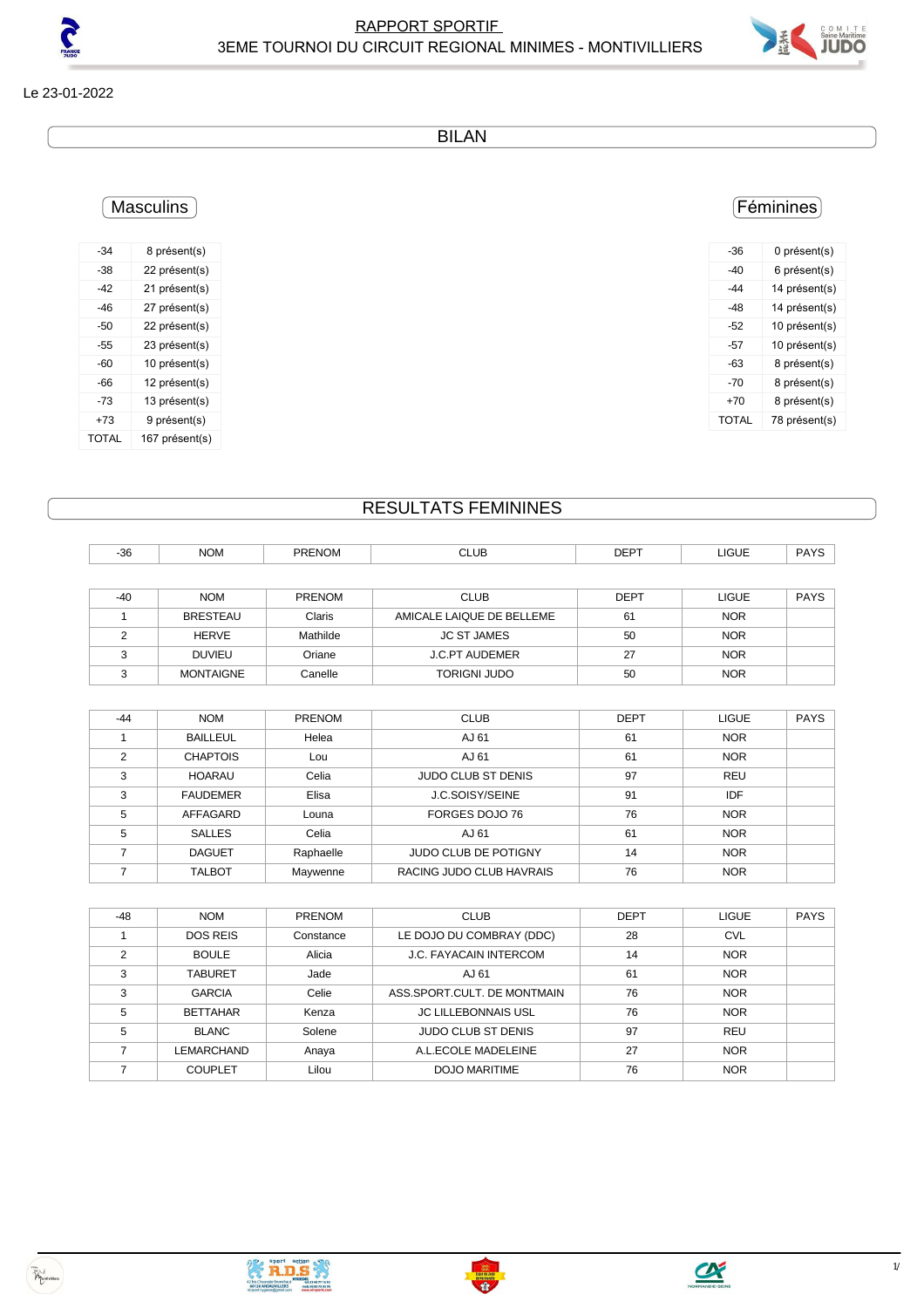

#### RAPPORT SPORTIF **2001 NOVEMBER 1999 AND ACCOUNT REGIONAL MINIMES** - MONTIVILLIERS 3EME TOURNOI DU CIRCUIT REGIONAL MINIMES - MONTIVILLIERS



| $-52$        | <b>NOM</b>      | <b>PRENOM</b> | <b>CLUB</b>               | <b>DEPT</b> | <b>LIGUE</b> | <b>PAYS</b> |
|--------------|-----------------|---------------|---------------------------|-------------|--------------|-------------|
|              | <b>JAMET</b>    | Emilie        | DOJO MARITIME             | 76          | <b>NOR</b>   |             |
| ◠            | <b>DETAPPE</b>  | Lona          | <b>JC HARNESIEN</b>       | 62          | <b>HDF</b>   |             |
| ົ            | <b>VERLHAC</b>  | Madenn        | ARGENCES JUDO CLUB        | 14          | <b>NOR</b>   |             |
| $\sim$<br>د، | LOY             | Capucine      | <b>J.C.ST LOIS</b>        | 50          | <b>NOR</b>   |             |
|              | <b>GERARD</b>   | Louise        | <b>BAYEUX BESSIN JUDO</b> | 14          | <b>NOR</b>   |             |
|              | <b>EMMANUEL</b> | Lisa          | A.J.I.Q. CAEN             | 14          | <b>NOR</b>   |             |

| $-57$ | <b>NOM</b>        | <b>PRENOM</b> | <b>CLUB</b>                 | <b>DEPT</b> | <b>LIGUE</b> | <b>PAYS</b> |
|-------|-------------------|---------------|-----------------------------|-------------|--------------|-------------|
|       | <b>ZEMMOUR</b>    | Syliana       | <b>J.C.PT AUDEMER</b>       | 27          | <b>NOR</b>   |             |
|       | ANCELIN           | Romane        | E.J. BOURG ACHARD - ROUMOIS | 27          | <b>NOR</b>   |             |
| ົ     | RAKOTONANDRASANA  | Aina          | GOURNAY JUDO                | 76          | <b>NOR</b>   |             |
| ົ     | <b>ZEMMOUR</b>    | Massilya      | <b>J.C.PT AUDEMER</b>       | 27          | <b>NOR</b>   |             |
|       | <b>HAIRIE</b>     | Marie         | <b>JUDO CLUB VALOGNES</b>   | 50          | <b>NOR</b>   |             |
|       | <b>GLINKOWSKI</b> | Hilda         | J C PICAUVILLE              | 50          | <b>NOR</b>   |             |

| $-63$ | <b>NOM</b>           | <b>PRENOM</b> | <b>CLUB</b>             | <b>DEPT</b> | <b>LIGUE</b> | <b>PAYS</b> |
|-------|----------------------|---------------|-------------------------|-------------|--------------|-------------|
|       | GOMBA-LOUIS-<br>JEAN | Kaylia        | <b>JUDO CLUB OISSEL</b> | 76          | <b>NOR</b>   |             |
|       | <b>DAVOULT</b>       | Jade          | NOINTOT JUDO            | 76          | <b>NOR</b>   |             |
|       | ACHI                 | Manel         | <b>RC CAUDEBECAIS</b>   | 76          | <b>NOR</b>   |             |
|       | <b>ROBIDEL</b>       | Athenais      | JC DU GRAND ROUEN       | 76          | <b>NOR</b>   |             |

| $-70$ | <b>NOM</b>                          | PRENOM   | <b>CLUB</b>                | <b>DEPT</b> | <b>LIGUE</b> | <b>PAYS</b> |
|-------|-------------------------------------|----------|----------------------------|-------------|--------------|-------------|
|       | <b>FEUILLET--</b><br><b>NGUIMGO</b> | Emma     | <b>J.C.VILLIERS LE BEL</b> | 95          | IDF          |             |
|       | LECANU                              | Clemence | AJ 61                      | 61          | <b>NOR</b>   |             |
| ົ     | <b>FLEURY</b>                       | Margot   | J C PICAUVILLE             | 50          | <b>NOR</b>   |             |
|       | LAMHIRIME                           | Myriam   | RACING JUDO CLUB HAVRAIS   | 76          | <b>NOR</b>   |             |

| $+70$ | <b>NOM</b>                           | <b>PRENOM</b> | <b>CLUB</b>                   | <b>DEPT</b> | <b>LIGUE</b> | <b>PAYS</b> |
|-------|--------------------------------------|---------------|-------------------------------|-------------|--------------|-------------|
|       | <b>TCHIKAYA</b><br><b>BASAMBOMBO</b> | Bertina       | <b>J.C.VILLIERS LE BEL</b>    | 95          | IDF          |             |
|       | MONOYEZ                              | Julie         | A.S.VAUDREUIL                 | 27          | <b>NOR</b>   |             |
|       | LEBRUN                               | Maelys        | <b>J.C. FAYACAIN INTERCOM</b> | 14          | <b>NOR</b>   |             |
|       | <b>NICOLLE</b><br><b>HEBERT</b>      | Inaya         | JC ST LEGER DU BOURG DENIS    | 76          | <b>NOR</b>   |             |

## RESULTATS MASCULINS

| $-34$ | <b>NOM</b>      | <b>PRENOM</b> | <b>CLUB</b>                              | <b>DEPT</b> | LIGUE      | <b>PAYS</b> |
|-------|-----------------|---------------|------------------------------------------|-------------|------------|-------------|
|       | <b>EYDT</b>     | Maxence       | ACQUIGNY-JUDO VALLEE DE L<br><b>EURE</b> | 27          | <b>NOR</b> |             |
|       | <b>MONNEAUX</b> | Alexandre     | <b>JUDO CLUB DE BRIONNE</b>              | 27          | <b>NOR</b> |             |
|       | LAZARE          | Evan          | ARGENCES JUDO CLUB                       | 14          | <b>NOR</b> |             |
|       | GENELLE         | Tom           | AJ 61                                    | 61          | <b>NOR</b> |             |

| $-38$          | <b>NOM</b>                     | PRENOM | <b>CLUB</b>                   | <b>DEPT</b> | <b>LIGUE</b> | <b>PAYS</b> |
|----------------|--------------------------------|--------|-------------------------------|-------------|--------------|-------------|
|                | <b>LAPPO</b>                   | Timeo  | AJ 61                         | 61          | <b>NOR</b>   |             |
| $\overline{2}$ | <b>DUMBA</b><br><b>MASENGO</b> | Handi  | JC ST LEGER DU BOURG DENIS    | 76          | <b>NOR</b>   |             |
| 3              | <b>VALIN</b>                   | Noah   | <b>JC HARNESIEN</b>           | 62          | <b>HDF</b>   |             |
| 3              | <b>DORJ</b>                    | Tulga  | RACING JUDO CLUB HAVRAIS      | 76          | <b>NOR</b>   |             |
| 5              | GESBERT-<br><b>FALGUIERES</b>  | Ywen   | <b>JC ST JAMES</b>            | 50          | <b>NOR</b>   |             |
| 5              | <b>MAUNOURY</b>                | Nolan  | AJ 61                         | 61          | <b>NOR</b>   |             |
|                | <b>NAIM EL IDRISSI</b>         | Adil   | <b>J.C. FAYACAIN INTERCOM</b> | 14          | <b>NOR</b>   |             |
|                | CADO                           | Paul   | <b>J.C. FAYACAIN INTERCOM</b> | 14          | <b>NOR</b>   |             |



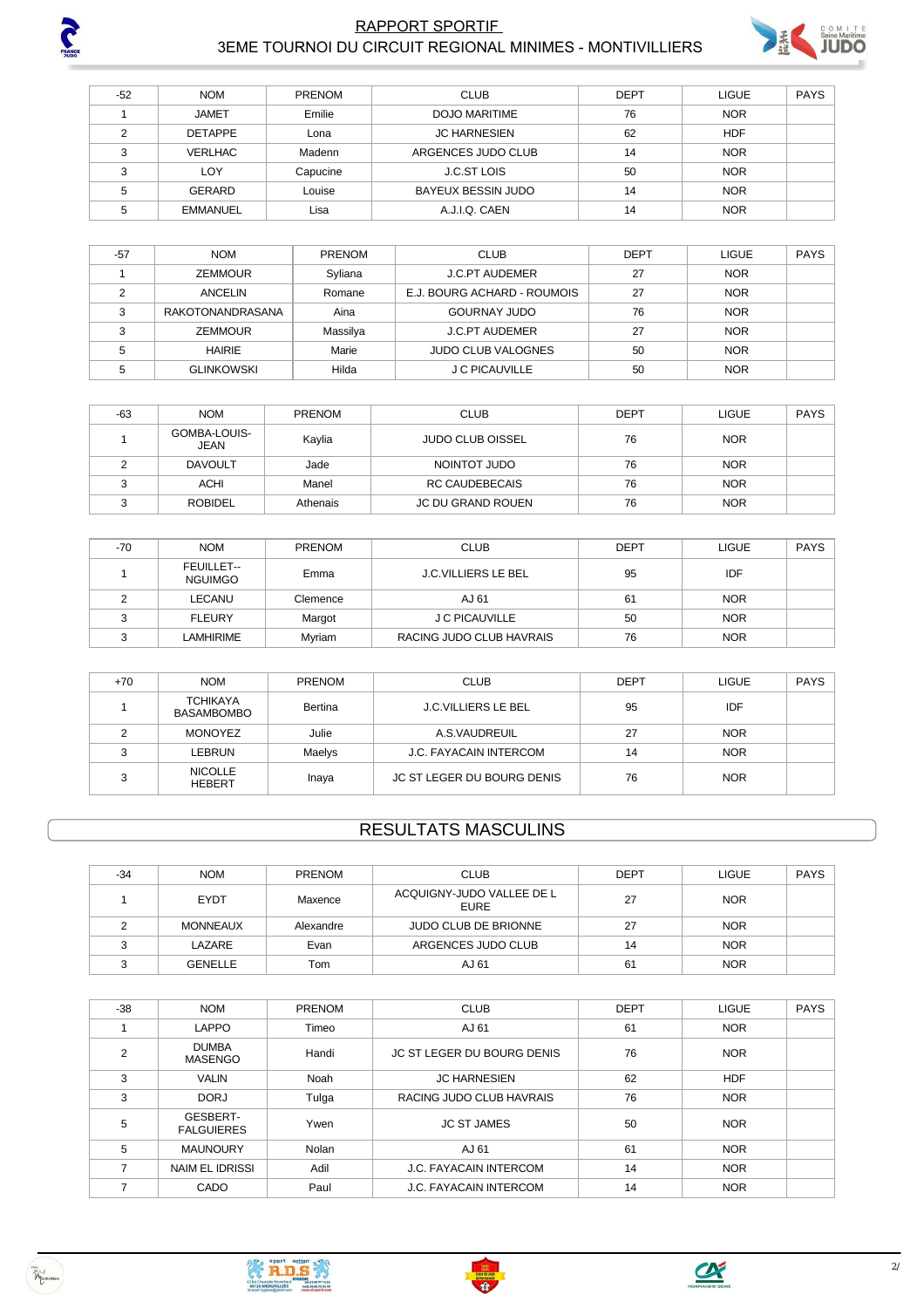

 $\Gamma$ 

# RAPPORT SPORTIF **2001 AND TO A SUBSERVERTIES**



|     |               | 3 EME TOURNOI DU CIRCUIT REGIONAL MINIMES - MONTIVILLIERS |             |        |
|-----|---------------|-----------------------------------------------------------|-------------|--------|
|     |               |                                                           |             |        |
| NOM | <b>DDENOM</b> | C11D                                                      | <b>DEDT</b> | $\sim$ |

| $-42$ | <b>NOM</b>      | <b>PRENOM</b> | <b>CLUB</b>                | <b>DEPT</b> | LIGUE      | <b>PAYS</b> |
|-------|-----------------|---------------|----------------------------|-------------|------------|-------------|
|       | <b>GALLAIS</b>  | Gabriel       | <b>ENTENTE JUDO BOCAGE</b> | 14          | <b>NOR</b> |             |
|       | DAMO PINHO      | Mason         | A.S.CHERBOURG              | 50          | <b>NOR</b> |             |
|       | <b>DESHAIES</b> | Ethan         | ARGENCES JUDO CLUB         | 14          | <b>NOR</b> |             |
|       | ARSTAMYAN       | Arman         | U.S.MUNI.VIRE              | 14          | <b>NOR</b> |             |
| 5     | <b>DEFLINNE</b> | Elias         | <b>JC DU GRAND ROUEN</b>   | 76          | <b>NOR</b> |             |
| 5     | <b>TARZOUT</b>  | Mohamed       | <b>J.C.LOUVIERS</b>        | 27          | <b>NOR</b> |             |
|       | <b>AMARZOUK</b> | Sofiane       | A.AMICALE COURONNAIS       | 76          | <b>NOR</b> |             |
|       | <b>GUERIN</b>   | Matthieu      | <b>J.C.AVRANCHES</b>       | 50          | <b>NOR</b> |             |

| $-46$ | <b>NOM</b>                  | <b>PRENOM</b> | <b>CLUB</b>                       | <b>DEPT</b> | <b>LIGUE</b> | <b>PAYS</b> |
|-------|-----------------------------|---------------|-----------------------------------|-------------|--------------|-------------|
|       | DE CEUNYNCK                 | Manahe        | A.AMICALE COURONNAIS              | 76          | <b>NOR</b>   |             |
| 2     | <b>MANELLI</b>              | Gabin         | <b>JUDO CLUB BOOS</b>             | 76          | <b>NOR</b>   |             |
| 3     | <b>LESUEUR</b>              | Lukas         | ACQUIGNY-JUDO VALLEE DE L<br>EURE | 27          | <b>NOR</b>   |             |
| 3     | <b>HELIOT</b>               | Karl          | FORGES DOJO 76                    | 76          | <b>NOR</b>   |             |
| 5     | <b>GRIMONPREZ</b>           | Alois         | ACQUIGNY-JUDO VALLEE DE L<br>EURE | 27          | <b>NOR</b>   |             |
| 5     | LEVANNIER-<br><b>STABLO</b> | Mahe          | <b>JUDO CLUB DE POTIGNY</b>       | 14          | <b>NOR</b>   |             |
| 7     | LE<br>VAGUERESSE            | Lucas         | DOJO C JOINVILLAIS                | 94          | IDF          |             |
| 7     | <b>TILMANT</b>              | Loukas        | AS HAINNEVILLAISE                 | 50          | <b>NOR</b>   |             |

| $-50$ | <b>NOM</b>         | <b>PRENOM</b>   | <b>CLUB</b>                   | <b>DEPT</b> | <b>LIGUE</b> | <b>PAYS</b> |
|-------|--------------------|-----------------|-------------------------------|-------------|--------------|-------------|
|       | <b>LUCAS</b>       | Titouan         | BAYEUX BESSIN JUDO            | 14          | <b>NOR</b>   |             |
| ◠     | <b>DAOUD</b>       | <b>Baptiste</b> | <b>J.C. FAYACAIN INTERCOM</b> | 14          | <b>NOR</b>   |             |
| 3     | <b>MARGUERITTE</b> | Julian          | AJ 61                         | 61          | <b>NOR</b>   |             |
| 3     | <b>MOULAI</b>      | Mustapha        | RACING JUDO CLUB HAVRAIS      | 76          | <b>NOR</b>   |             |
| 5     | <b>BEQUET</b>      | Leo             | <b>J.C.GRD QUEVILLY</b>       | 76          | <b>NOR</b>   |             |
| 5     | <b>GRANGE</b>      | Maxime          | <b>JUDO PERREY GUERRIER</b>   | 76          | <b>NOR</b>   |             |
|       | LEBLANC            | Thomas          | <b>C.SPORT VILLEDIEU</b>      | 50          | <b>NOR</b>   |             |
|       | DU COLOMBIER       | Maxime          | JC DU GRAND ROUEN             | 76          | <b>NOR</b>   |             |

| $-55$ | <b>NOM</b>        | <b>PRENOM</b> | <b>CLUB</b>                   | <b>DEPT</b> | <b>LIGUE</b> | <b>PAYS</b> |
|-------|-------------------|---------------|-------------------------------|-------------|--------------|-------------|
|       | <b>JEGOU</b>      | Nael          | <b>J.C. FAYACAIN INTERCOM</b> | 14          | <b>NOR</b>   |             |
| 2     | <b>CHANDELIER</b> | Nathan        | <b>J.C. FAYACAIN INTERCOM</b> | 14          | <b>NOR</b>   |             |
| 3     | <b>BOURDOIS</b>   | Arthur        | STADE VERNOLIEN               | 27          | <b>NOR</b>   |             |
| 3     | <b>CRETTE</b>     | Manoa         | LOIS.CULT.MARTIN EGLISE       | 76          | <b>NOR</b>   |             |
| 5     | <b>ZEMMOUR</b>    | Chamssedine   | US OUVRIERE MONDEVILLE JUDO   | 14          | <b>NOR</b>   |             |
| 5     | PLIF <sub>7</sub> | Alex          | E.J. BOURG ACHARD - ROUMOIS   | 27          | <b>NOR</b>   |             |
|       | <b>BOUDJELAL</b>  | Rayan         | US OUVRIERE MONDEVILLE JUDO   | 14          | <b>NOR</b>   |             |
|       | LEVILLAIN         | Charlie       | JC LUC S/MER TATAMI LUTIN     | 14          | <b>NOR</b>   |             |

| $-60$ | <b>NOM</b>     | <b>PRENOM</b> | <b>CLUB</b>                 | <b>DEPT</b> | <b>LIGUE</b> | <b>PAYS</b> |
|-------|----------------|---------------|-----------------------------|-------------|--------------|-------------|
|       | <b>GERVAIS</b> | Felix         | <b>JUDO PERREY GUERRIER</b> | 76          | <b>NOR</b>   |             |
| C     | <b>GERMAIN</b> | Mael          | SHIN GI TAI DOJO LISIEUX    | 14          | <b>NOR</b>   |             |
| ົ     | <b>LEBLANC</b> | Tom           | <b>JUDO CLUB DE BRIONNE</b> | 27          | <b>NOR</b>   |             |
| ◠     | LE BORGNE      | Loic          | J.C.ST LOIS                 | 50          | <b>NOR</b>   |             |
|       | <b>DOYEN</b>   | Noa           | <b>STADE VERNOLIEN</b>      | 27          | <b>NOR</b>   |             |
|       | <b>BIZET</b>   | Hugo          | C.S. BEAUMONTAIS            | 27          | <b>NOR</b>   |             |

**EXECUTIVE SERVICE** 



 $\begin{pmatrix} \frac{1}{2} & \frac{1}{2} & \frac{1}{2} & \frac{1}{2} & \frac{1}{2} & \frac{1}{2} & \frac{1}{2} & \frac{1}{2} \\ \frac{1}{2} & \frac{1}{2} & \frac{1}{2} & \frac{1}{2} & \frac{1}{2} & \frac{1}{2} & \frac{1}{2} & \frac{1}{2} \\ \frac{1}{2} & \frac{1}{2} & \frac{1}{2} & \frac{1}{2} & \frac{1}{2} & \frac{1}{2} & \frac{1}{2} & \frac{1}{2} & \frac{1}{2} \\ \frac{1}{2} & \frac{1}{2$